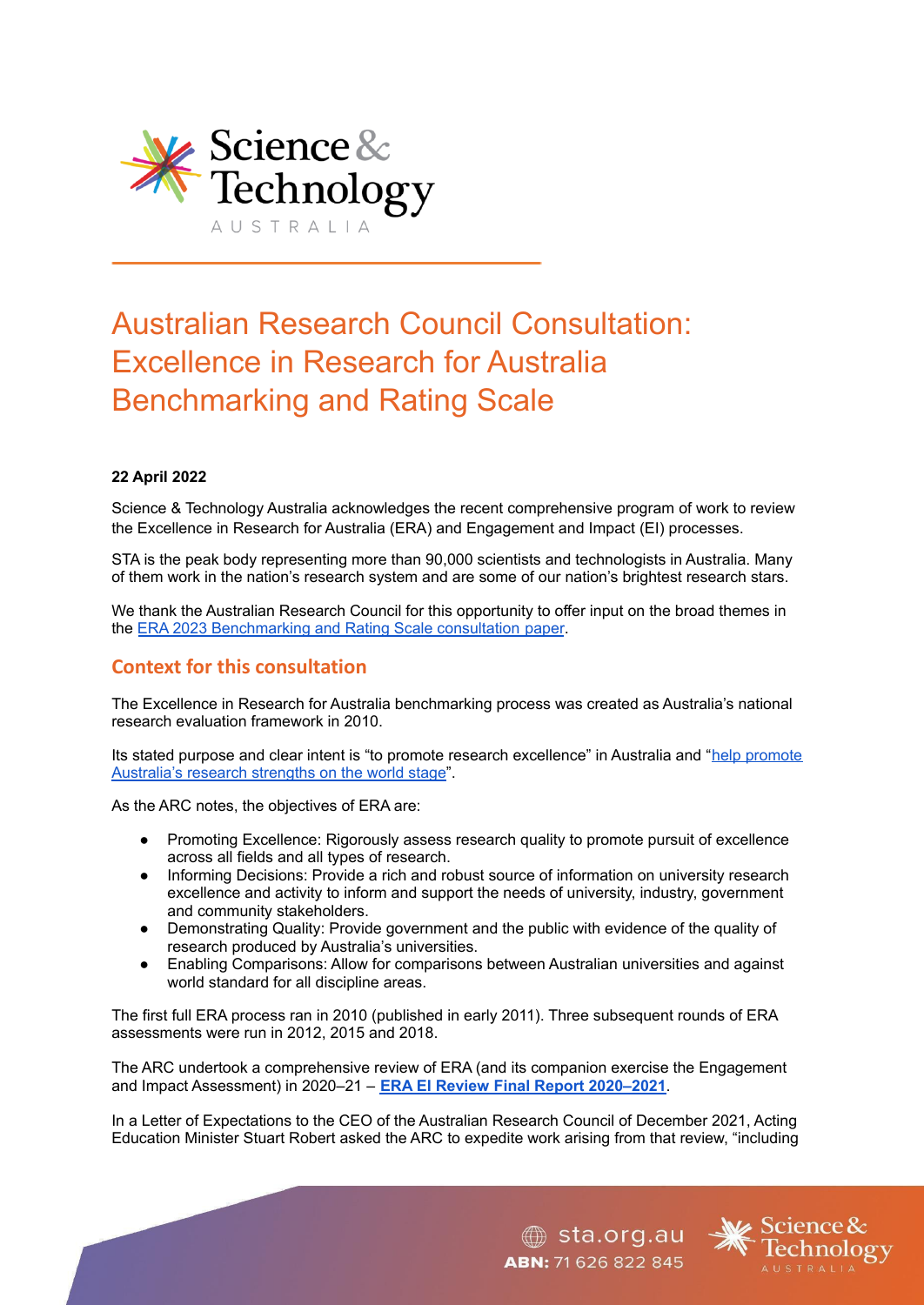fast-tracking development of more efficient and robust assessments of the quality and impact of Australian research". He elaborated:

*"To be effective, the performance information generated by the ERA and EI assessments must drive the quest for excellence. In advance of the next ERA, I ask the ARC to convene the expert working group proposed by the Review to develop a revised ERA rating scale. The new scale should embed an approach that sets the 'world standard' benchmark against those nations and universities that are at the forefront of research. The new scale should provide a comparator that will set a rising standard over time. While acknowledging the complexity of the assessment process, I expect that the results will be underpinned by a benchmarking structure that is clear in its ambition and provides granular and meaningful reporting of the level of achievement across different universities."*

# **How to pursue further excellence without 'marking ourselves down'**

Science & Technology Australia shares the Australian Government's strong desire to continue to extend Australia's excellence in our national research performance. As Australia's Chief Scientist Dr Cathy Foley often notes: "research is our [superpower"](https://www.zdnet.com/article/australias-chief-scientist-wants-to-make-academic-research-publicly-available/) – and the source of our future national income.

Hearteningly, the 2018 ERA benchmarking confirmed more than 90 per cent of [Australian](https://www.universitiesaustralia.edu.au/policy-submissions/research-innovations/research-excellence-impact/) university research [assessed](https://www.universitiesaustralia.edu.au/policy-submissions/research-innovations/research-excellence-impact/) was at, or above, world standard.

This powerful statistic highlights the quality and strength of Australian research. It is a compelling 'proof point' that helps Australia to attract the world's best and brightest global researchers and international students to bring their skills, smarts and funds to our country.

**In considering any changes to the global benchmarks against which we measure our research excellence, Australia must be incredibly careful not to talk ourselves down on the world stage. This is crucial for Australia's economic strength, national income and Australian job creation including in our local manufacturing industry.**

**We must always remember that the goal of benchmarking the quality of Australia's research is to "help promote [Australia's](https://www.arc.gov.au/excellence-research-australia) research strengths on the world stage".**

Science & Technology Australia understands the Government's intent in asking the ARC to develop a revised ratings scale is to seek greater granularity at the upper end of the scale. This seeks to create greater differentiation between the very top performers in Australian research to spur further excellence.

**However, great care needs to be taken to avoid damaging Australia's strong reputation for the overall excellence of our research performance, which is a key national asset – especially in fields where we will likely compete with rising global powers in science and technology for the world's top talent and technology.**

**It would not advance Australia's national interest for a revised rating scale to open the door to our global competitors stealing a march on Australia or talking down our strengths compared to theirs in the fierce global contest for talent, research stars and industry R&D investment.**

A shift to a system that stretches out the top performers could produce results that effectively undersell Australia's high-quality research sector.

**The consultation paper notes that under the new scale, very few institutions could expect to receive the top tier 'world leading' or 'AAA' rating. Although this would be purely due to the mechanics of the new ratings, there is a risk it could be interpreted as an apparent (but not real) decline in the quality of Australian research over time.**

**For a sector that has led the nation through the pandemic, and consistently produced stellar research in support of the nation, this would be a devastating unintended consequence.**

**This would be at odds with the ERA objectives of promoting excellence and demonstrating the quality and value of Australian research.**